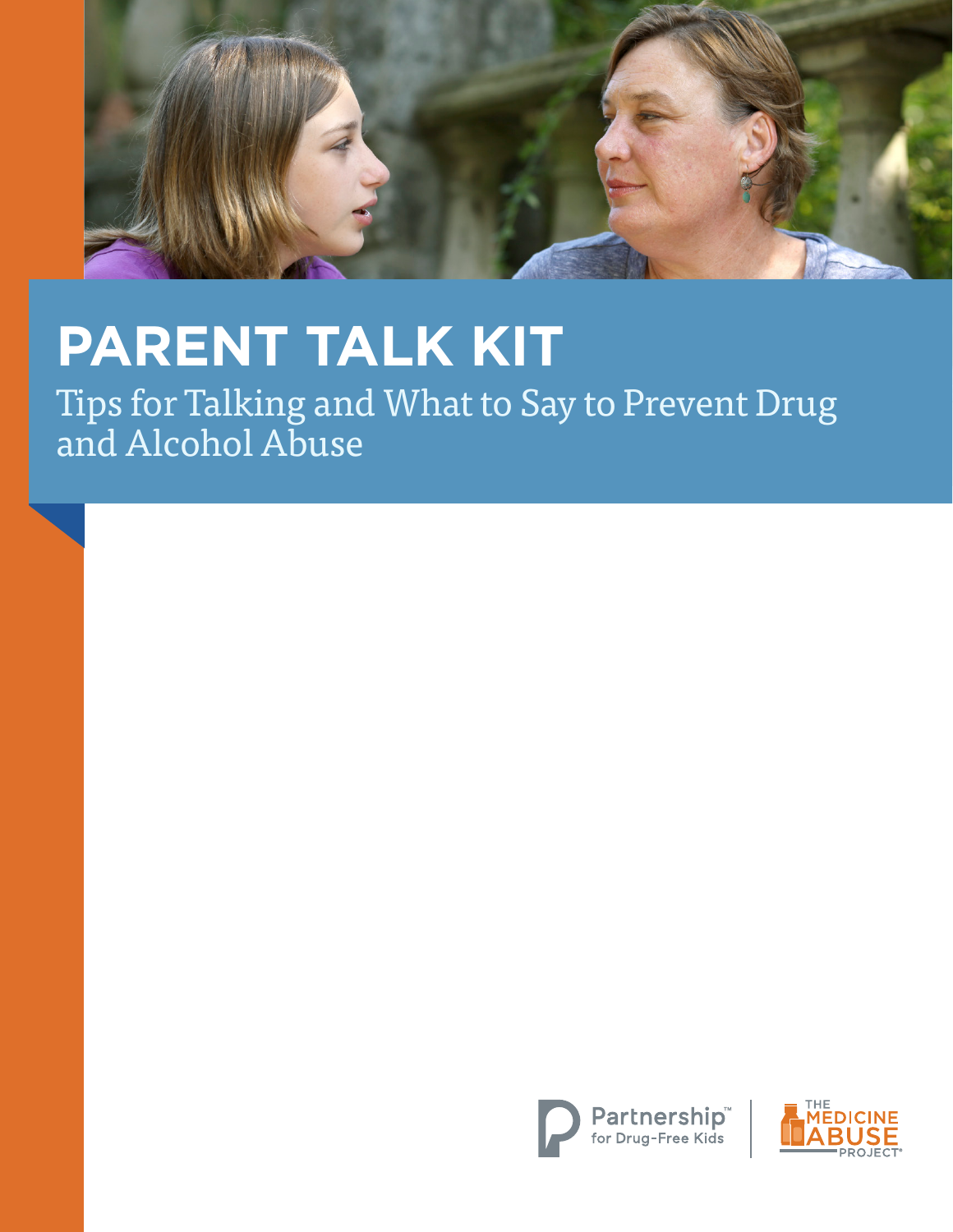## **PARENT TALK KIT Tips for Talking and What to Say to Prevent Drug and Alcohol Abuse**

### **Table of Contents**

### How to Say It

Conversations are one of the most powerful tools parents can use to connect with — and protect — their kids. But when tackling some of life's tougher topics, especially those about drugs and alcohol, just figuring out what to say can be a challenge. These age-by-age scripts will help you get conversations going with your child whether he or she is in preschool, grade school, middle school, high school or post-high-school/college.

Page 3

### What to Say: Teen Abuse of Prescription Drugs and Over-The-Counter Cough Medicine Scenarios

In addition to talking with your child about the dangers of street drugs and alcohol, it's essential that you also address the abuse of prescription (Rx) drugs and over-the-counter (OTC) cough medicine. The following scripts will help you address various scenarios and explain to your teen the risks of abusing Rx drugs and OTC cough medicine — and the severity of taking someone else's medicine. Page 6

### Answering the Question: "Did You Do Drugs?"

The issue isn't about your past. It's about your children's future. What's important now is that your kids understand that you don't want them to use drugs or alcohol. Page 9

### Five Teachable Moments

Having trouble talking to your teen about the risks of drugs and alcohol? Here are five everyday examples of easy ways to bring up the topic. Page 10

### How To Teach Kids To Turn Down Drugs

There's no way you can shield your kids from finding out that street drugs, alcohol and tobacco exist – but you can help your child reject offers to try them. Page 11

### Friends, Family and Beyond: How Other Adults Can Help

Even if you're not a parent, you can play a significant role in a child's life. Grandparents, aunts, uncles, older siblings, cousins, mentors, teachers and coaches can all help guide a child toward healthy choices at every stage of life.

Page 11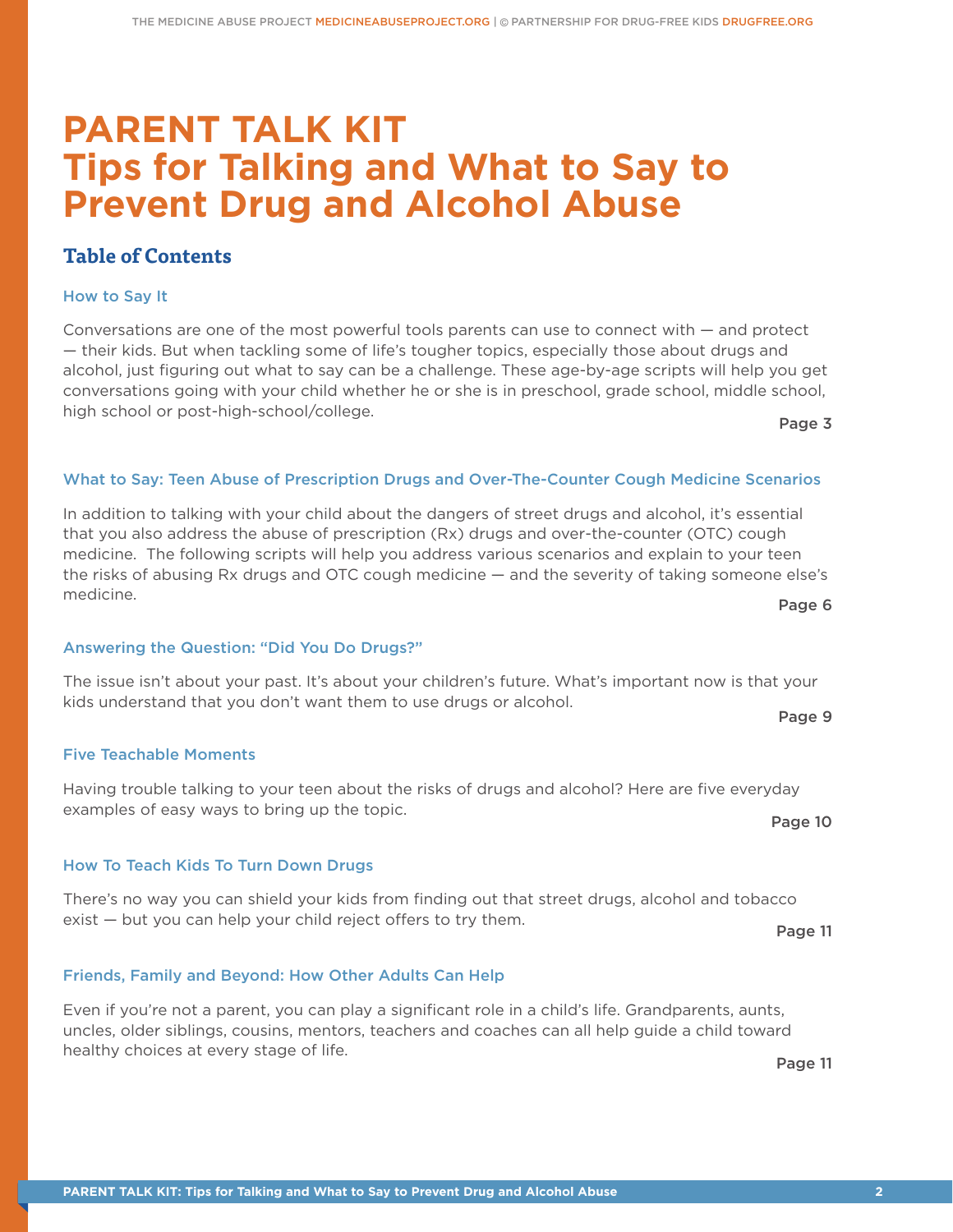### **How to Say It**

Open, honest conversations are some of the most powerful tools parents can use to connect with and protect — their kids. But when tackling some of life's tougher topics, especially those about drugs and alcohol, just figuring out what to say can be a challenge. The following scripts will help you start the conversation with your child  $-$  and keep it going throughout his or her life.

### **PRESCHOOL**

Scenario: Giving your child a daily vitamin.

What to Say: Vitamins help your body grow. You need to take them every day so that you'll grow up big and strong like Mommy and Daddy — but you should only take what I give you. Too many vitamins can hurt your body and make you sick.

**Scenario:** Your kids are curious about prescription medicine bottles around the house.

What to Say: You should only take prescription medicine that has your name on it or that your doctor has chosen just for you. If you take prescription medicine that belongs to somebody else, it could be dangerous and make you sick.

Scenario: Your child sees an adult smoking and, since you've talked about the dangers of smoking, is confused. (Parenting expert Jen Singer says the same script applies to grade-schoolers.)

What to Say: Grownups can make their own decisions and sometimes those decisions aren't the best for their bodies. Sometimes, when someone starts smoking, his or her body feels like it has to have cigarettes — even though it's not healthy. And that makes it harder for him or her to quit.

#### GRADE SCHOOL

Scenario: Your child tells you he was offered prescription medicine by a classmate— but said no.

What to Say: After praising your child for making a good choice and telling you about it, let him know that in the future, he can always blame you to get out of a bad situation. Say, "If you're ever offered

drugs — or someone else's medicine — at school, tell that person, 'My mother would kill me if I took that and then she wouldn't let me play baseball.'" And then you'll want to follow up with the other parent and/or school.

Scenario: Your grade-schooler comes home reeking of cigarette smoke.



What to Say: I know you're curious and you wanted to see what smoking was like, but as you can see, it's pretty disgusting and it probably made you cough and gag a lot. It's important for you to know that smoking cigarettes is very unhealthy for your body. I love you and am concerned about your well-being and health and I don't want you smoking. Let's talk about why you decided to smoke. If there are any related issues – or anything on your mind, let's talk about it. I'm here to listen and help you.

Scenario: Your child has expressed curiosity about the pills she sees you take every day  $-$  and the other bottles in the medicine cabinet.

What to Say: Just because it's in a family's medicine cabinet doesn't mean that it is safe for you to take. Even if your friends say it's okay, say, "No, my parents won't let me take something that doesn't have my name on the bottle." (Keep in mind that the medicine cabinet isn't the safest place to keep your medicine. Learn the best ways to safeguard medicine: (http://medicineabuseproject.org/whatyou-can-do/safeguard-your-home).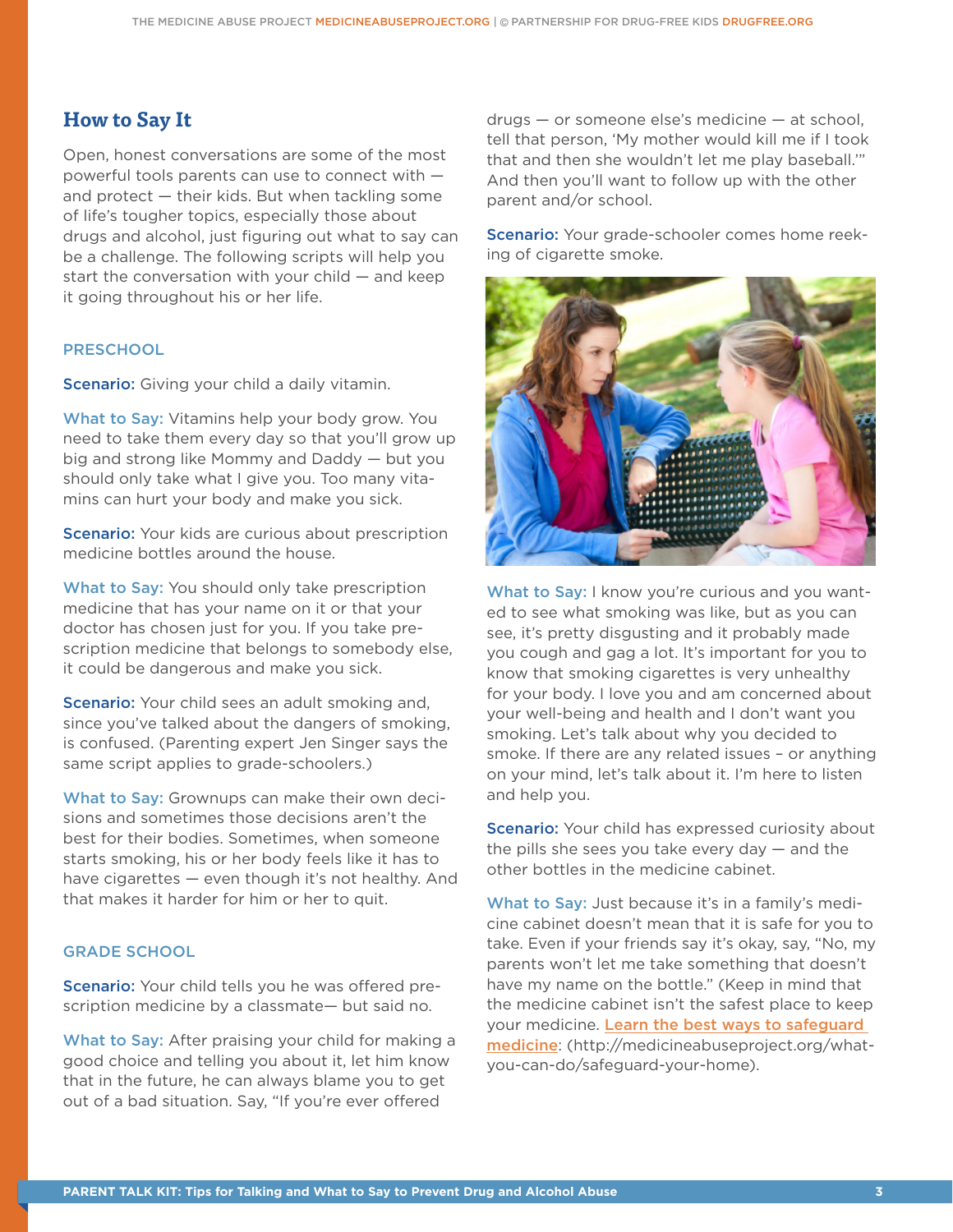Scenario: One in 7 teens in America has tried huffing — inhaling the fumes from everyday items like nail polish remover, hair spray and cooking spray. Talk to your child about the dangers of the products under the kitchen sink — it's important to reiterate the warning.

What to Say: I know it's been a while since I talked to you about the dangers of cleaning products and that they should only be used for cleaning. But I've heard that some kids are using them to get high. I just want to let you know that even if your friends say, "Hey, we can get this stuff at the supermarket so it's totally okay to sniff it," it's not. Inhaling fumes from cleaners or products like cooking spray and nail polish remover is as dangerous as abusing medicine and street drugs, like marijuana. Now, situation if that happens. What do you think you should say? Remember, you can always blame me and say, "My mom's expecting me to be home now, gotta go!" or "My mom would kill me if I tried that!" or simply, "No thanks, I'm not interested."

### MIDDLE SCHOOL

Scenario: Your child is just starting middle school and you know that eventually, he will be offered drugs and alcohol.

What to Say: There are a lot of changes ahead of you in middle school. I know we talked about drinking and drugs when you were younger, but now is when there's probably going to be an issue. I'm guessing you'll at least hear about kids who are experimenting or find yourself some place where kids are doing stuff that is risky. I just want you to remember that I'm here for you and the best thing you can do is just talk to me about the things you hear or see. Don't think there's anything I can't handle or that you can't talk about with me, okay?

**Scenario:** You find out that kids are selling prescription medicine at your child's school. Your child hasn't mentioned it and you want to start a conversation about it.

What to Say: Hey, you probably know that parents talk to each other and find things out about what's going on at school… I heard there are kids selling pills — prescription medicine that either they are taking or someone in their family takes. Have you

heard about kids doing this?

Scenario: Your child's favorite celebrity – the one he or she really looks up to  $-$  has been named in a drug scandal.

What to Say: I think it must be really difficult to live a celebrity life and stay away from drugs and alcohol. They're probably under a lot of pressure always being in the public eye, being watched and having to do well — and, unfortunately, some make the wrong choices and turn to drugs and alcohol. But a lot of famous people manage to stay clean — like [name others who don't do drugs] — and hopefully this incident is going to help [name of celebrity] straighten out his or her life. Of course, people make mistakes — the real measure of a person is how accountable he is when he messes up. The thing is, when a person uses drugs and alcohol — especially a young person because he's still growing — it changes how his brain works and makes him do really stupid things. Most people who use drugs and alcohol need a lot of help to get better. I hope [name] has a good doctor and friends and family members to help him/her.

### HIGH SCHOOL

**Scenario:** Your teen is starting high school – and you want to remind him that he doesn't have to give in to peer pressure to drink or use drugs.

What to Say: You must be so excited about starting high school. It's going to be a ton of fun, and we want you to have a great time. But we also know there's going to be some pressure to start drinking, abusing medicine, smoking pot or taking other drugs. A lot of people feel like this is just what high-school kids do. But, it's not what you have to do. Not all high school kids drink or use drugs! Many don't, which means it won't make you weird to choose not to drink or use drugs, either.

You can still have a lot of fun if you don't drink or use drugs. It is important to seek out these other kids who are making good choices, and be brave about trying new activities or making new friends. You'll have a lot of decisions to make about what you want to do in high school and you might even make some mistakes. Just know that you can talk to us about anything, anytime — even if you DO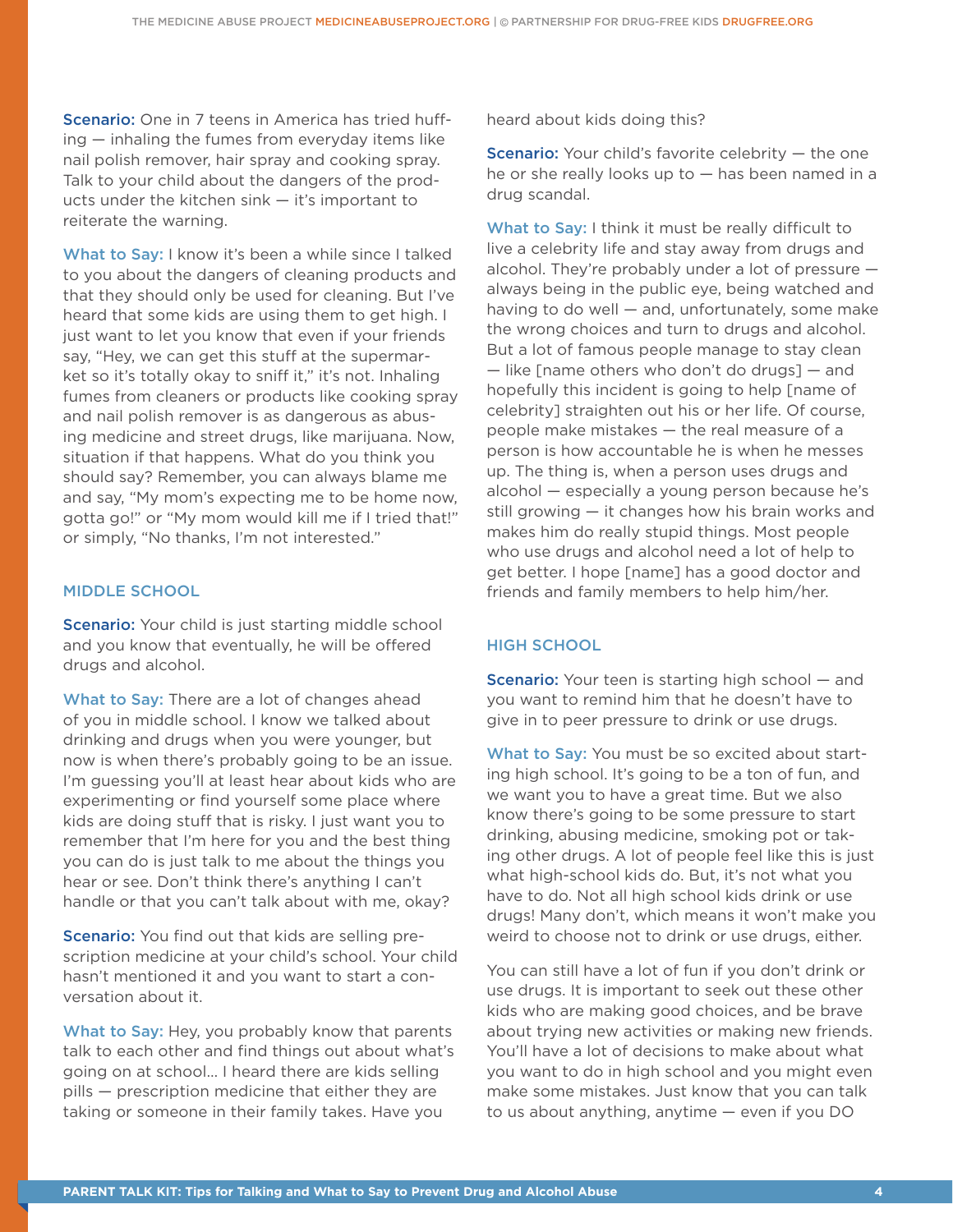make a mistake or feel stuck in a situation that you need help to get out of. We won't freak out. We'll figure out a way to help you. We want you to count on us to help you make smart decisions and stay safe, okay?

Scenario: Every time you ask your teen how his day was, you get a mumbled "Whatever, it was okay" in return.



What to Say: Skip asking general questions like, "How's school?" or questions that only need a... yes/no answer. Instead, ask more specific questions on topics that interest both you and your teen ("Tell me about the pep rally yesterday." "What are the cliques like in your school?" "Fill me in on your Chemistry lab test.")

You can also use humor and even some gentle sarcasm, to get the conversation flowing by making your child laugh and start opening up a bit. To show your teen that you want to know what it's like in his or high school, try this with an exaggerated playful and light tone, "If I call the principal and ask for a behind-the-scenes pass, I can tag-along with you to class and know what a day-in-your-life is really like." or "I hope MTV does a reality-show on your high school so I could see what it's really like for you every day." It can also be helpful to share a brief anecdote revealing something about your day to model opening up, and let your teen experience how it feels good to connect.

**Scenario:** Your high schooler comes home smelling of alcohol or cigarette smoke for the first time.

What to Say: "The response should be measured, quiet and serious — not yelling, shouting or overly emotional," says parenting expert and author Marybeth Hicks. "Your child should realize that this isn't just a frustrating moment like when he doesn't do a chore you asked for; it's very big, very important and very serious."

Say, "I'm really upset that you're smoking/drinking. I need to get a handle on how often this has been happening and what your experiences have been so far. I get that you're worried about being in trouble, but the worst part of that moment is over — I know that you're experimenting. I love you and care about you. Your health and well-being are very important to me. Let's talk about this. I need you to be honest with me. So for starters, tell me about what happened tonight…"

**Scenario:** Your teen has started to hang out with kids you don't know — and dropped his old friends.

What to Say: It seems like you are hanging with a different crowd than you have in the past. Is something up with your usual friends? Is there a problem with [old friends' names] or are you just branching out and meeting some new kids? Tell me about your new friends. What are they like? What do they like to do? What do you like about them?

### YOUNG ADULTS (18-25)

Scenario: Your adult child is moving to her own apartment or into a college dorm.

What to Say: I know you're off to start your own life, but please know that I'm always here for you. I respect that you're old enough to make your own choices, but if you ever want another perspective on things, please reach out to me. I'll try my hardest to help you out without judging you for your decisions. Sound good?

Amelia M. Arria, PhD, Associate Professor in the Department of Behavioral and Community Health and the Director of the Center on Young Adult Health and Development at the University of Maryland School of Public Health also suggests saying, "There are certain things that you can count on in life and one of the things you're going to be able to count on is me. As your parent, I am always here for you. Remember, I am your support. I'm the one who can guide you."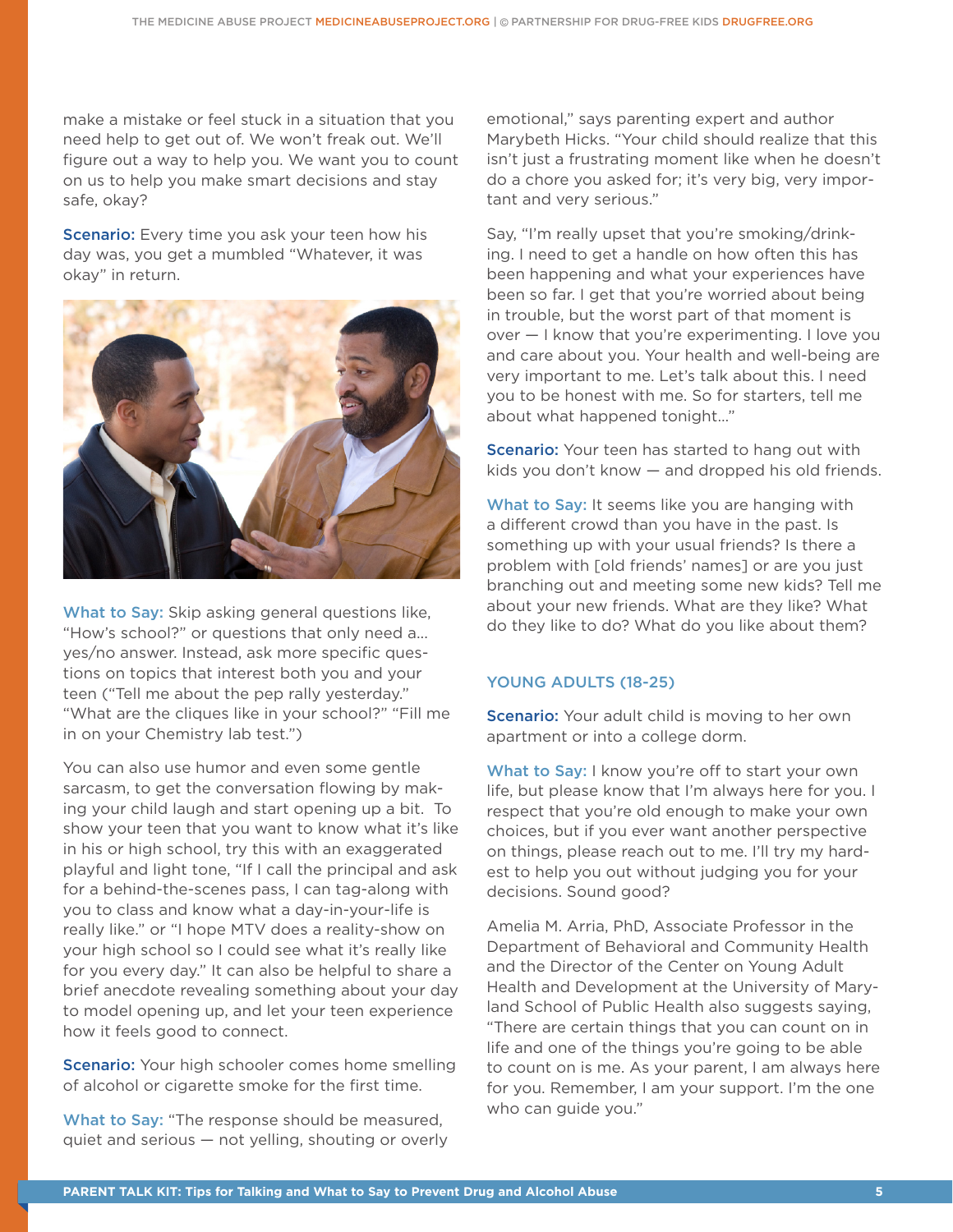Scenario: After watching a movie portraying drug use together, you want to gauge your adult child's opinion on drugs.

What to Say: I know you're going to think that I'm overprotective or meddling, but that movie really disturbed me and I just have to ask: Is there a lot of drug use at your college/in your new town? Do the new friends that you've made dabble in drugs at all? How do you feel about it?

*Script coaching was provided by parenting experts Jen Singer, author of You're a Good Mom (and Your Kids Aren't So Bad Either), Marybeth Hicks, author of Bringing Up Geeks: How to Protect Your Kid's Childhood in a Grow-Up-Too-Fast World and Amelia Arria, Ph.D., senior research scientist, Treatment Research Institute.*

### **What to Say: Teen Abuse of Prescription Drugs and Over-The-Counter Cough Medicine Scenarios**

In addition to talking with your child about the dangers of street drugs and alcohol, it's essential that you also address the abuse of prescription (Rx) and over-the-counter (OTC) cough drugs. The following scripts will help you address various scenarios and explain to your teen the risks of abusing Rx drugs and OTC cough medicine — and the severity of taking someone else's medicine.

### 1. Abusing Rx Stimulants for Better Grades

The Situation: Your daughter returns home from her first semester of college and confesses that she used a prescription stimulant typically used to treat ADHD. She says she bought it from a friend to focus and power through long nights of stressful studying. After you express concern about her abusing prescription medicine, she retorts that the stimulant's effectiveness is unquestionable, since she got all A's this semester, and says, "Everybody uses stimulants to study!"

What to Say: Acknowledge that you are proud of her outstanding grades, but assure her that you believe it was her hard work and intelligence that earned them – not her use of stimulants. In fact, using a drug to enhance the performance of any kid (whether it's illegal steroids in sports or a prescription medicine for school) is cheating

and research has shown it is actually tied to lower grades. Be sure to let her know that you understand how stressful and time-consuming it can be to go to school while trying to balance a social life, jobs, internships, etc., but stress that you are more concerned over her physical and mental well-being than her grades.

Inform her that stimulants are intended for those with medical conditions like attention deficit hyperactivity disorder (ADHD), and it can be dangerous to her because she took them without a doctor's prescription. Just because she thinks other students are using stimulants does not mean that it is acceptable or safe for her. Side effects of abusing stimulants include vomiting, tremors, increased heart and respiratory rates and cardiovascular collapse. Brainstorm coping, relaxation and time-management skills she could try to help next semester.

### 2. OTC Cough Medicine Binge

The Situation: While putting away your son's laundry, you notice five bottles of over-the-counter cough medicine in his dresser. When you confront him, he admits that he drinks cough syrup in excess to get high alone in his room. He tells you that he has friends buy the bottles for him on different days of the week so that he can bypass pharmaceutical regulations. While you cannot fathom why he abuses over-the-counter cough medicine of all things, he explains that it is not only cheap, but also gives an "indescribable" high and places him in a new world where "everything is altered."

What to Say: Try to acknowledge and appreciate his honesty before losing your cool. Ask questions and try to understand why your son wants to get high; perhaps the reason isn't as nonchalant as he makes it sound. After hearing him out, explain that just because a cough medicine is sold over-thecounter does not mean it's safe to consume in excess — abuse of over-the-counter cough medicine can be just as dangerous as abusing prescription medicine and street drugs.

Abusing over-the-counter cough medicine can cause dizziness, double or blurred vision, slurred speech, abdominal pain, nausea and vomiting, rapid heartbeat, drowsiness, and even a coma or death when consumed.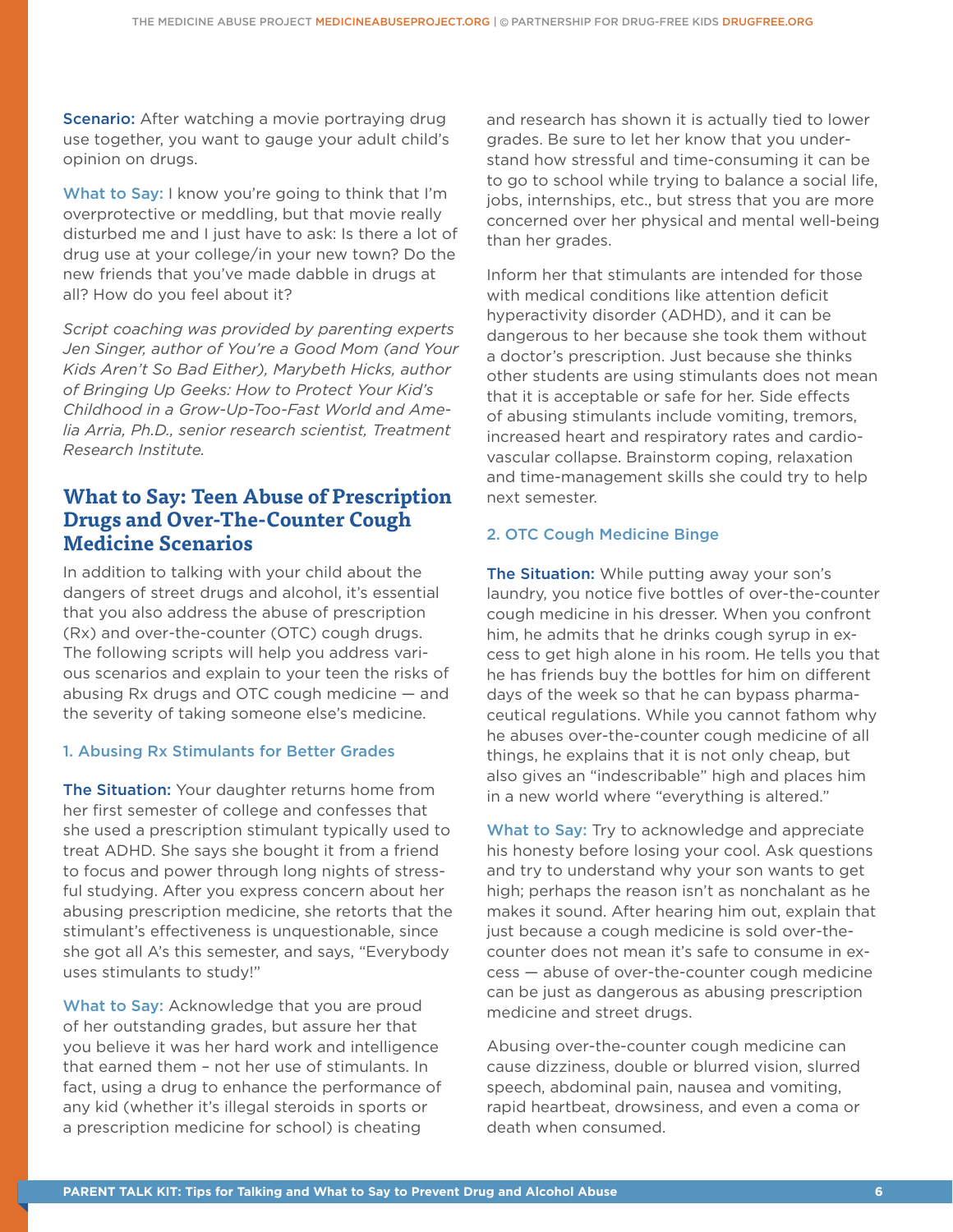Please seek professional help for your son. You can call our Parents Toll-Free Helpline 1-855-DRUG-FREE (1-855-378-4373) to speak to a parent specialist and visit www.drugfree.org/get-help for more information and support.

Learn more about teen over-the-counter cough medicine abuse > (http://www.drugfree.org/resources/)

### 3. Painkillers After Sports Injury

The Situation: A few weeks ago, your son suffered a painful sports injury. The doctor prescribed painkillers to ease his agony, but you notice your son's supply of prescription medicine dwindling way too quickly. When you ask him why he has so little medicine left, he says that he's been taking more than prescribed because the pain is unbearable.

What to Say: Be sure to listen and understand the extent of your son's pain before diving into the issue of prescription medicine abuse. It is often the case that the abuse of painkillers by athletes starts off innocently — they genuinely do try to tame the pain. Emphasize the point that prescription painkillers can be dangerous due their highly-addictive nature and that he ne needs to closely follow the doctor's specific instructions about his dosage.

You should then tell him that taking more than prescribed is dangerous because not only can he become addicted, but he can face short-term effects like vomiting and respiratory depression or longterm effects like building up a tolerance where the medicine doesn't help anymore — which can lead many abusers to overdose. Tell him that you will schedule another appointment with his doctor to be sure his pain is addressed right away.

Also, be aware that there is also a chance that your son might be sharing his medicine with his friends.

That's why it is important to manage the supply of these types of medications and be aware of the risk of abuse by your teen or others. Be sure to monitor and safeguard your son's prescription medicine and get him the help he needs.

### 4. Being Challenged on Your Own Rx Use

The Situation: You discover that your daughter has been taking a depressant not prescribed to her. When you ask her about it she says it's because she works herself into a breathtaking frenzy whenever she is stressed and it helps her relax. She says she is getting the pills from the family medicine cabinet. When you ask her why she took pills without a prescription, she calls you a hypocrite because you occasionally take a pill or two from an old prescription to "calm your nerves."

What to Say: Whenever a child confronts her parent about his/her own drug or prescription medicine use, the conversation can quickly grow awkward and tense, with the parent stammering, making excuses or getting defensive. While you don't have to tell your child every detail, be open with her. Admit that you have misused prescription medicine, that it was wrong and you regret it. And let her know that you don't want her making the same mistakes. It's important to emphasize that this is about her, not about you.

Try to understand why she felt she needed the prescription medicine and how you can help her manage her stress in a healthier way. [Examples: exercise, relaxation techniques, breaking a large task into smaller, more attainable tasks, taking breaks from stressful situations, listening to music or reaching out to a friend.]

If she pushes the hypocrisy point, cite a bit of science. Scientists believe that it takes about 25 years for the brain to fully develop. Explain that her brain is vulnerable to unhealthy influences like the abuse of Rx drug and OTC cough medicine, street drugs and alcohol. If your daughter is feeling anxious and overly stressed, a consultation with a child and adolescent psychiatrist or qualified mental health professional may be helpful. There are many techniques such as relaxation and cognitivebehavioral skills training that have been proven to help people feel better.

### 5. Illegal vs. Legal Drugs

The Situation: You hear rumors from another mom that there was drug use at a recent high-school party your son attended. When you confront your son, he tells you that other kids were taking "hardcore" drugs like cocaine and heroin and he "only" took someone else's prescription medicine. He doesn't believe that prescription medicine and illegal street drugs have the same level of danger.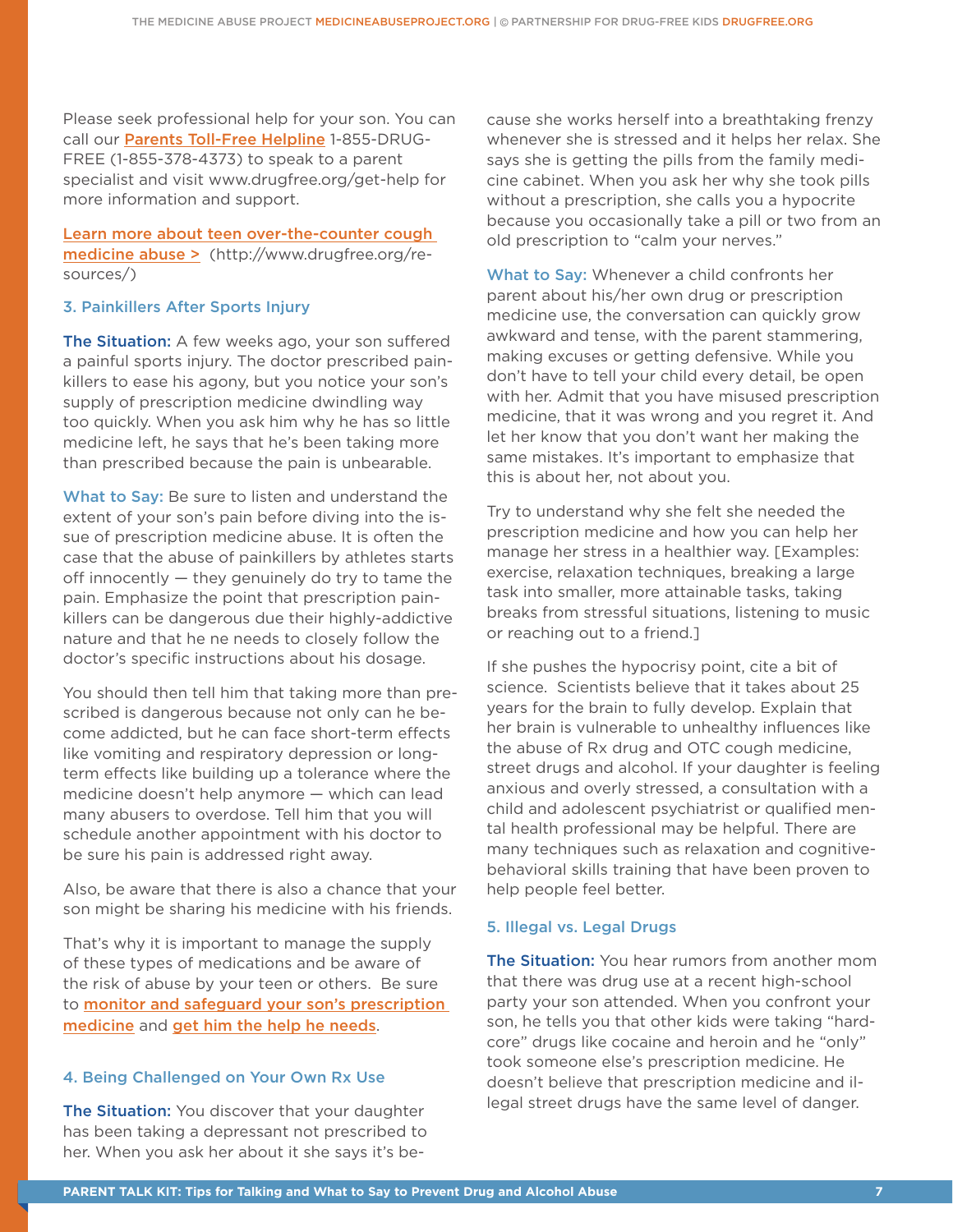What to Say: Begin the conversation by letting your son know that you appreciate his honesty and you're glad that he feels he can talk to you. Be sure your son understands that simply because prescription medicine is legal it does not mean it is always safe — and that prescription medicine is only legal for the person for whom it's prescribed. Abuse of prescription and over-the-counter cough medicines can be just as addictive and dangerous (even fatal) as the abuse of illegal street drugs. In fact, some of those "hardcore," illegal street drugs are made of the same stuff as prescription medicine. For instance, heroin and oxycodone are both opioids derived from a common root: poppy. While kids might think that taking a prescription painkiller gives the full-on euphoria of heroin without the risks, the truth is if misused or abused, prescription painkillers are very dangerous. Also, if you take someone else's prescription you may not know what the pill really is or what the strength is. A large, single dose of oxycodone can result in potentially fatal respiratory depression.

#### 6. The Internet and Snooping

The Situation: You look at the Internet history on your family computer and notice that someone searched for information on prescription medicine and where to buy it. You suspect your daughter conducted the search. When you mention your discovery, she adamantly denies that it was her, calling you "paranoid" and "intrusive."

What to Say: Both when you initiate the conversation and respond to her defensiveness, be sure not to sound harsh or accusatory, but rather make it clear that you are coming from a place of genuine concern. Let her know that you weren't out to get her when browsing your computer's Internet history.

Rather than freaking out over your discovery, ask her if anything is bothering her and provide specific examples of questionable behavior that led you to your concerns and suspicions. State any signs of use you've noticed such as a sudden change in mood, her not spending as much time with friends or any other warning signs (http://www.drugfree. org/think-child-using/look-for-signs-and-symptoms/). Ask her if she has used anything and, if so,

### If you do buy medicine online, be sure it's through safe, legitimate and law-abiding online pharmacies.

• Criminals are selling unsafe medicines on the internet. At any one time there are roughly 40,000 active rogue websites pushing counterfeit or otherwise illegitimate medicines to U.S. consumers, often without requiring a doctor's evaluation in accordance with U.S. state and federal laws.

• Illegal online medicines can put your health at risk. Medicines from illegal online drug sellers are often not what patients expect. Such products have been found to contain anything from powdered concrete to antifreeze. Many people have suffered harm or died from the effects of medicines bought from illegitimate online drug sellers.

• Be smart. Avoid websites that allow you to buy a prescription medicine without a prescription, send you unsolicited emails offering cheap medicines, offer "too good to be true" discounts and offer to ship prescription medicines worldwide.

For more information, visit The Alliance for Safe Online Pharmacies (ASOP) at **http://safeonlinerx.com**.

what she has used. By providing these concrete instances, you dismiss her accusation of "paranoia" and begin to show her that you have reasons to be worried. However, be aware that her defensiveness and counter-complaining may be red flags of her guilt.

Regardless of her feelings, you have the right to monitor her behavior and activity as her parent. You may also want to point out the danger of buying medicine online without a prescription — since there are roughly 40,000 illegal websites pushing counterfeit medicines (often with bogus ingredients that can put one's health at risk — see box). However, emphasize that it is never okay to take any kind of Rx medicine without a prescription from a doctor — whether it came from a local pharmacy or the Internet. Purchasing illegal prescription medicine from the Internet simply adds to an already dangerous health risk. Calmly explain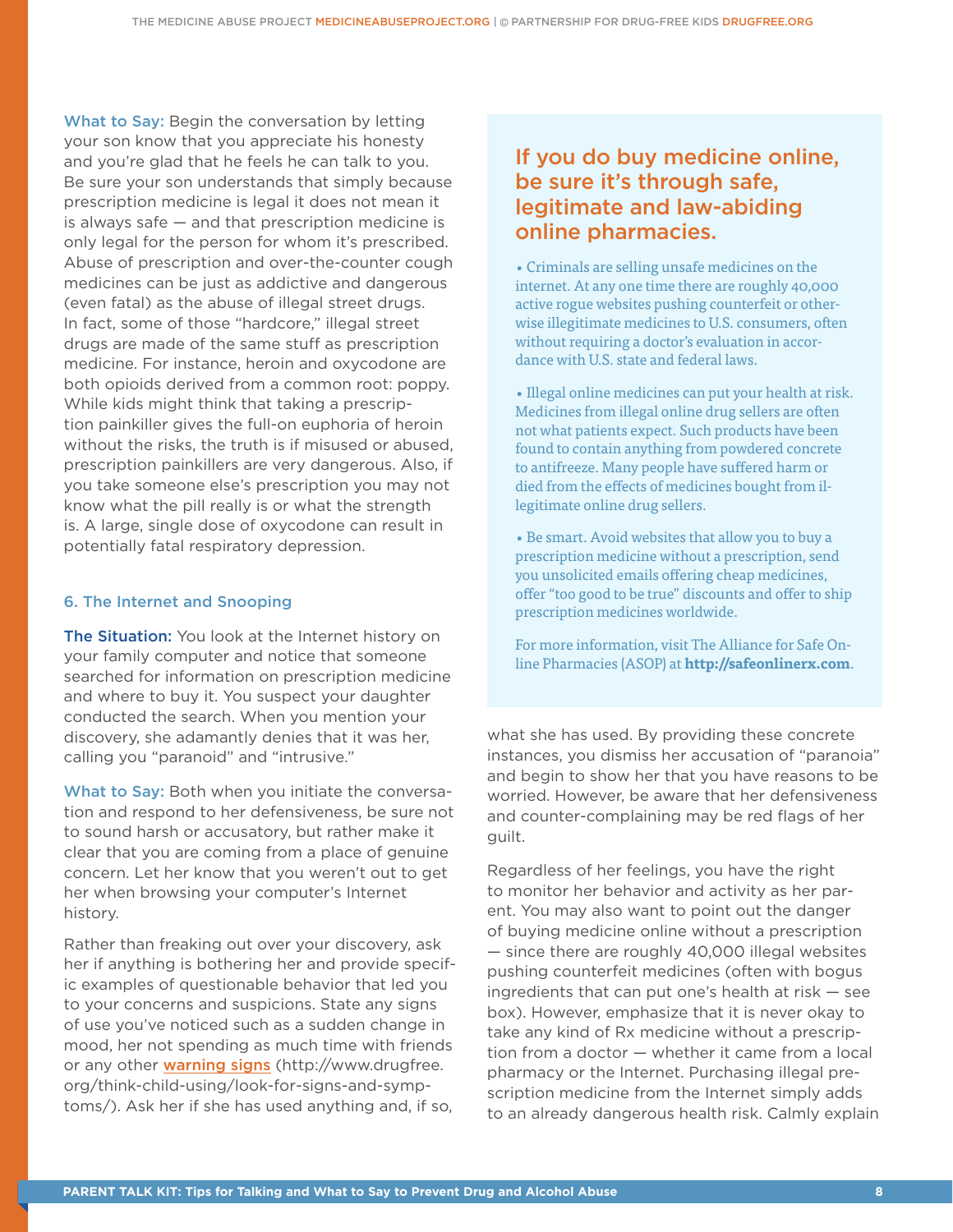that you are not trying to "ruin her life," but it is your house and your computer, and underscore that your love her and that her health and wellbeing is your utmost responsibility.

### 7. When Friends Change

The Situation: You notice your son is home more often than usual and you inquire whether everything is okay with friends at school. He tells you that some of his friends have started taking their parents' prescription medicine and that he did not want to take any, so his friends have become distant. You can tell how upset he is and you're worried that his loneliness and peer pressure may cause him to cave in.

What to Say: First, let your son know how proud you are of his decision not to accept the prescription medicine. Shower him with praise! Then discuss the problems he is having with his friends and why he feels isolated.

While you don't want to dismiss his friends as nogood misfits, let him know that sometimes people change and make poor decisions, but that doesn't mean you have to follow down their path. Emphasize that if someone is truly your friend, he or she will not pressure you into taking drugs or condemn you for not taking drugs. Real friends respect your decisions. However, as a parent you still may not want your son immersed in a crowd of kids who abuse drugs — including prescription medicine.

Use our idea-generator (http://www.drugfree.org/ resources/) to help your son brainstorm activities that might interest him. Try to encourage your son to participate in new activities and clubs at school where he can meet other kids with similar interests. If he has a greater pool of kids with whom he can spend time, he is less likely to get caught up in risky behavior.

Acknowledge that making the right decision can sometimes be especially hard in the short-term because the positive impact doesn't come until later, Try inviting some of his other friends or acquaintances over to your home to actively support new relationships and celebrate his healthy choices with an immediate reward. Most of all, use this "found time" together for any shared activities you both

enjoy and might have been putting off, and further strengthen your connection with your child.

### **Answering the Question: "Did You Do Drugs?"**

For many parents, a child's "Did you ever use drugs?" question is a tough one to answer. Unless the answer is no, most parents stutter and stammer through a response and leave their kids feeling like they haven't learned anything  $-$  or, even worse, that their parents are hypocrites. Yes, it's difficult to know what to say. You want your kids to follow your rules and you don't want them to hold your history up as an example to follow — or as a tool to use against you. But the conversation doesn't have to be awkward, and you can use it to your advantage by turning it into a teachable moment.

Some parents who've used drugs in the past choose to lie about it  $-$  but they risk losing their credibility if their kids ever discover the truth. Many experts recommend that you give an honest answer — but you don't have to tell your kids every detail. As with conversations about sex, some details should remain private. Avoid giving your child more information than she asked for. And ask her a lot of questions to make sure you understand exactly why she's asking about your drug history. Limit your response to that exchange of information.

The discussion provides a great opportunity to speak openly about what tempted you to do drugs, why drugs are dangerous, and why you want your kids to avoid making the same mistakes you made.

The following are good examples of the tone you can take and wording you can use:

*"I took drugs because some of my friends used them, and I thought I needed to do the same in order to fit in. In those days, people didn't know as much as they do now about all the bad things that can happen when you take drugs."*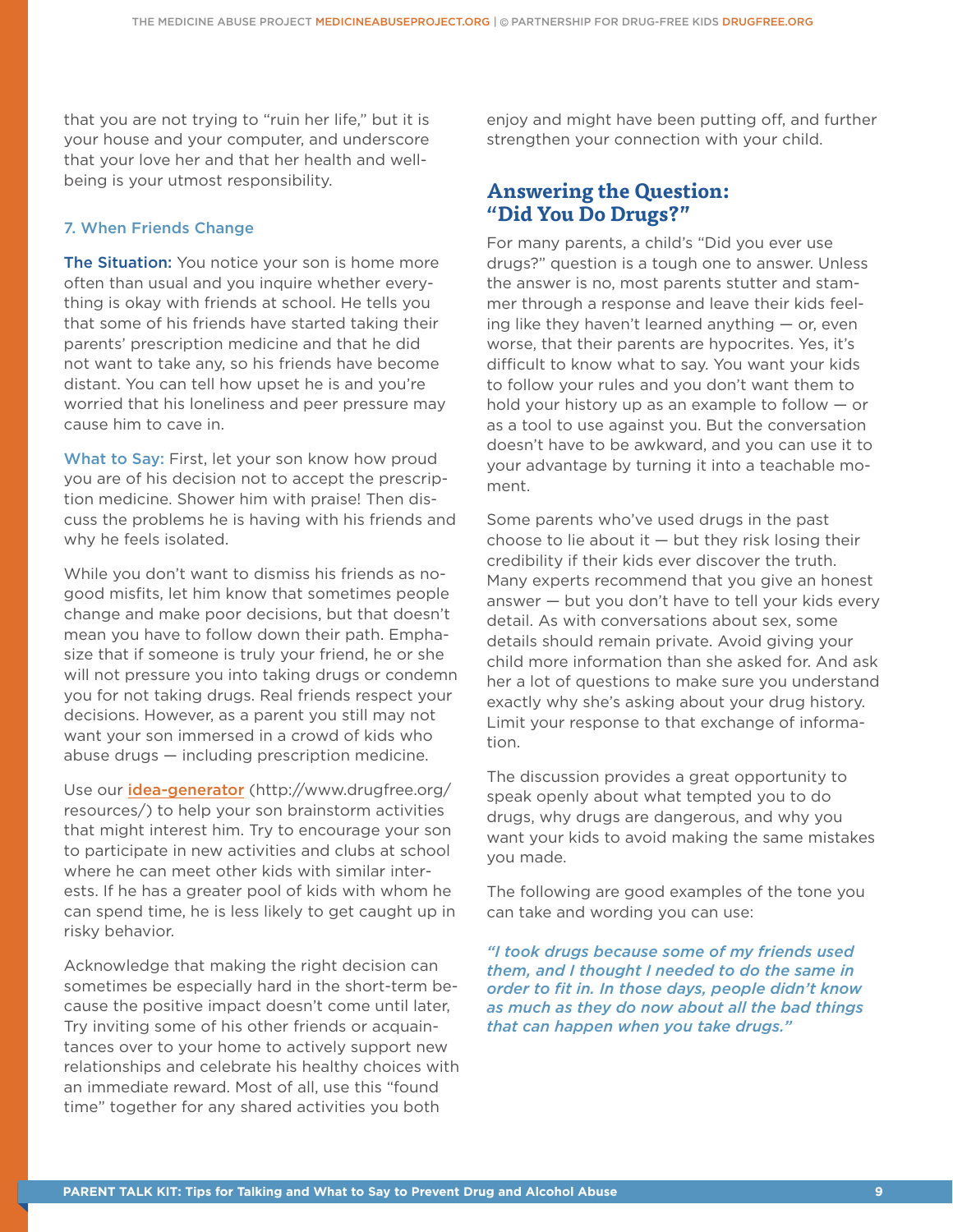*"Everyone makes mistakes and trying drugs was one of my biggest mistakes ever. I'll do anything to help you avoid making the same stupid decision that I made when I was your age."*

*"I started drinking when I was young and, as you can see, it's been a battle ever since. Because of my drinking, I missed a big part of growing up, and every day I have to fight with myself so it doesn't make me miss out on even more — my job, my relationships, and most importantly, my time with you. I love you too much to watch you make the same mistakes I've made."*

### **Five Teachable Moments**

Having trouble talking to your teen about the risks of drugs and alcohol? Here are five everyday examples of easy ways to bring up the topic.

### 1. Fictional Character

You just took your teen to a PG-13 movie in which one of the main characters drinks and smokes excessively. It's a good thing you insisted on tagging along, because now you have the opportunity to discuss the film — especially that lead character's addiction — with your teen. Did your son think the main character's drug use was cool or did he recognize that she had a problem?

#### 2. Movie Star

Your daughter reads every magazine she's in, owns all her movies, and has her posters taped to her wall. So what happens when her magical movie star goes to rehab for the third time? When that famous face graces the cover of Us Weekly, ask your daughter why she thinks [actor or actress' name] it may be this week is such a cool person. If your daughter only cares about her expensive clothes and good looks, remind her that her role model should also be someone who drinks responsibly and either doesn't do drugs or has taken the initiative to get help for her drug problem.

#### 3. Professional Athlete

For as long as you can remember, you've taught your daughter that "cheaters never win." Unfortunately, this holds true when her favorite athlete is in the news for taking drugs. Ask your daughter

how she feels about professional athletes using illegal substances of any kind and point out how much it can hurt a person's career and reputation — especially when they get caught.

#### 4. Classmate

You don't need a movie star to get the conversation going with your teen. Two kids in your son's school each received a DUI over the weekend — and they had other friends in their car when it happened. A lot can come out of this conversation — why drunk driving is so dangerous, the consequences of getting caught and why you never want your son to get into a car with a friend who's been using drugs or alcohol — no matter what.

### 5. Relative

Substance abuse issues can often hit close to home, and it's important that we're open and honest with our kids when it happens. If you can, tell them all the details about your relative who is struggling and how it impacts everyone in the family. Explain why there's a problem and how you, as a family, are going to do what you can to support one another through this tough time. If your teen isn't asking a ton of questions, that's okay — he might be feeling uncomfortable about the topic. It might help to emphasize that while addiction can wreak havoc on a person's life, it is always possible for him or her to make a recovery with the support of friends and family. (For stories of people in recovery, visit www.drugfree.org/storiesofhope.)

Please note that if there is a history of drug or alcohol dependence or addiction in your family, you should let your child know since he or she is at a higher risk for developing a drug or alcohol problem. There's no reason to be embarrassed or shy about discussing your own addiction problems with your kids. Discuss it in the same way you would if you had a disease like diabetes.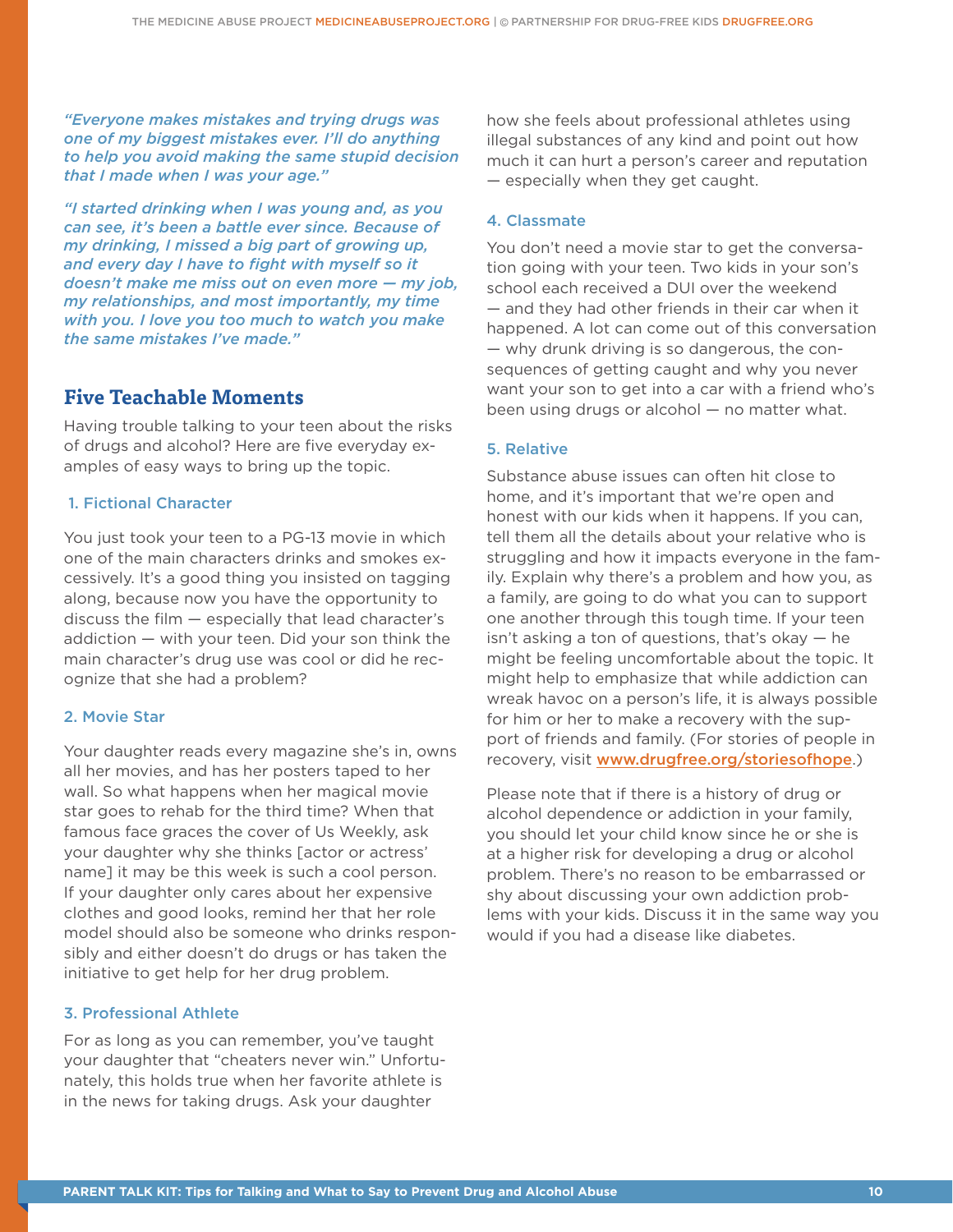### **How To Teach Kids to Turn Down Drugs**

There's no way you can shield your kids from finding out that street drugs, alcohol, tobacco and prescription drugs and over-the-counter cough medicine abuse exist — but you can help your child reject offers to try them.

Before you work with your child on this issue, there's one thing you need to know: kids don't usually get drugs from strangers. They get drugs from their friends. And that's the toughest issue of all: teaching your kids that it's okay to say no to their friends — the people they look to for validation, recognition and fun. Strongly encourage your child to avoid friendships with kids who use drugs and alcohol.

A great way to help kids prepare for drug-related situations is by acting out  $-$  also known as role playing — scenarios with them. It's important to practice these scenarios with your kids before these situations really happen.

Remember, teens rarely verbally pressure or chastise each other into drinking or doing drugs. Rather, the offer is usually casual. "Peer pressure" is more internal than you probably think. For example, your child sees other teens that she wants to be friends with enjoying a drink, smoke pot or abuse a prescription medicine to get high and she feels like she wants to be part of it too. Or, she may be afraid that the other teens will think she is less cool if she doesn't join them. Try to include this dynamic when you act out scenarios with your teens.

Use the following two scenarios as a starting point, but create new ones based on your child's life and family:

### Scenario #1

Your son goes to a party at his friend's house and someone has a brought a bottle of vodka or some beer. Some of the older high school guys are drinking and ask him, "You want some?" Take the role of the older teens or of your son's friends who casually offer beer or vodka to your son.

Help your child develop firm, but friendly responses. Reassure him that his friends will respect his decision not to get involved. Remind him that people are pretty focused on themselves, which

leaves much less brain space for them to be concerned with what others do.

### Scenario #2

Your daughter is at her friend's house with a few close pals and one of them pulls out a joint. Take the role of her friend offering it to the group.

Help your child develop firm, but friendly responses. Reassure her that her friends will respect her decision not to get involved. Remind her that people are pretty focused on themselves, which leaves much less brain space for them to be concerned with what others do.

### **Friends, Family and Beyond: How Other Adults Can Help**



Even if you're not a parent, you can still play a significant role in a child's life. Grandparents, aunts, uncles, older siblings, mentors, teachers and coaches can all help guide a child toward healthy choices at every stage of life.

For younger children, you can reinforce messages about eating healthy and staying active. And, as kids get older, your advice can help steer them toward positive decisions when they're up against tough choices.

Wondering how you can build a better relationship with the child in your life? Put the following tips to work.

### **Grandparents**

You have a conversational leg up on most people in your grandchild's life; you have the inside scoop on what his parents were like as kids. Help take the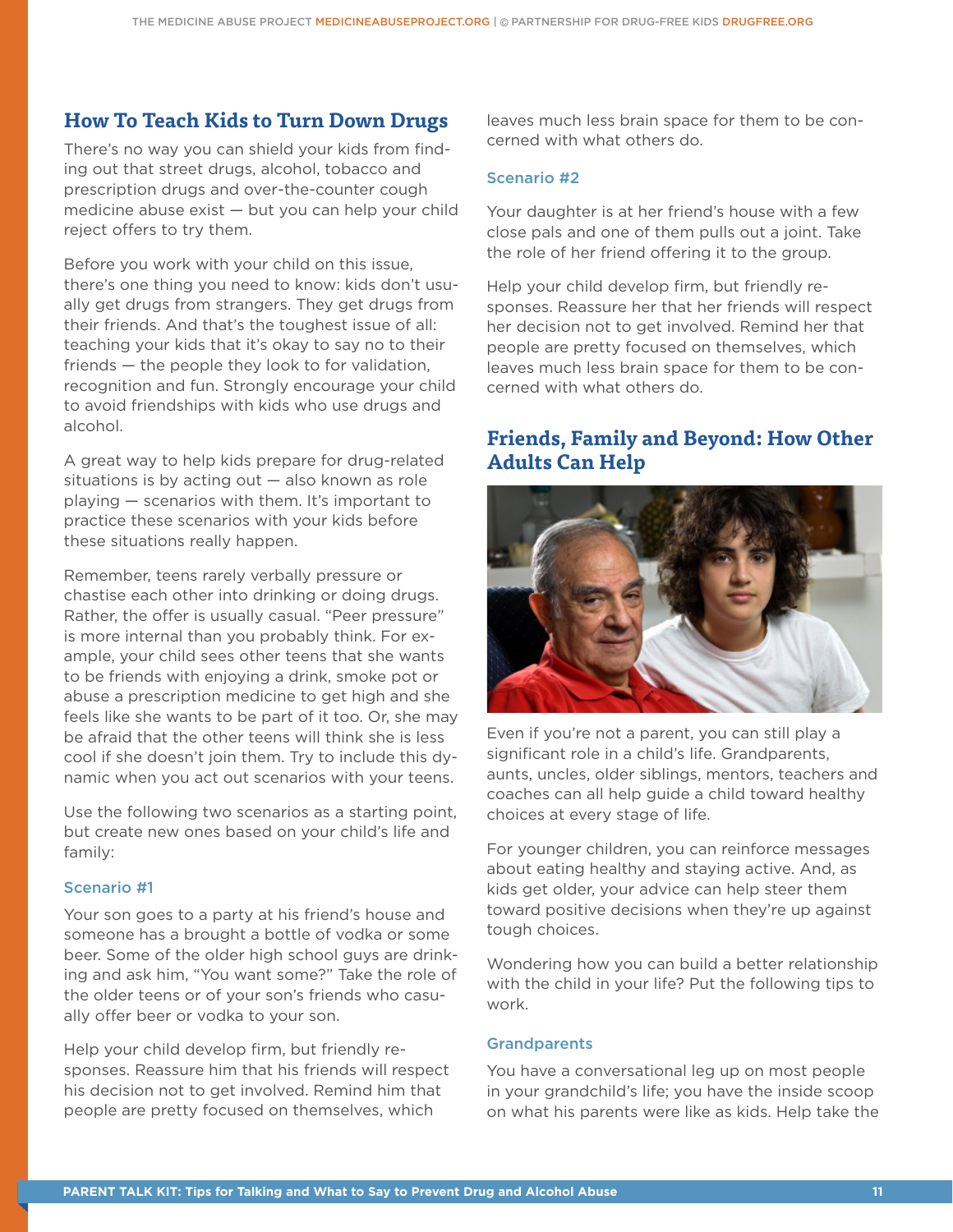pressure to be perfect off of kids by telling them stories of their own parents' shortcomings when they were younger. The fact that Dad didn't make the varsity soccer team, but discovered he loved to draw soon after can be a big boost to your grandchild's own self-esteem. For more ways grandparents can better communicate with their teenage grandchildren and keep them healthy, download our free guide "The Power of Grandparents" (http://www.drugfree.org/resources/).

"I think it's a really essential part of children's upbringing to have other significant adults  $-$  a teacher, extended family, older siblings — that they know they can be open and be themselves with. It gives them room to be real, to have the space to really express themselves, and to develop free from any judgment or fear of punishment."

— Dr. Jane Greer, marriage and family therapist

### Aunts and Uncles

As kids get older, they tend to think that their aunts and uncles are somehow just a bit cooler than their parents. After all, they usually get to stay up past bedtime at your house. The cool factor you possess can help your niece or nephew feel comfortable opening up to you. Let your niece know that unless you think she's in danger, the things she talks to you about will stay just between the two of you. The best way to find out if something is bothering a tween or teen? "Keep it simple," says family therapist Dr. Jane Greer. An easy conversation starter: "You don't seem like yourself lately. Things going okay?"

#### Coaches and Mentors

Since coaches and mentors typically get to know

kids in performance-related activities, from sports to the school newspaper to debate team, they can notice changes in behavior and motivation. Use those changes as an opportunity to talk to the child you know and find out what's going on in his or her life. If a child seems off his game or is just acting out of sorts, pull him and ask questions like "What's going on today?" or "How come you're not paying attention?" suggests Bob Caruso, CFO of Partnership for Drug-Free Kids and a basketball coach for teens. If you're not satisfied with the answer or your concerns continue, call the primary caregivers to see if they too have noticed any changes in their child. Find out more about how to talk with your young athlete about the risks of drugs, alcohol and performance-enhancing substances at Healthy Competition (http://playhealthy.drugfree.org/).

#### From a Distance: Out-of-Town Relatives

You may not get to see your niece, nephew or grandchild every day, but for long-distance relatives, the conversational opportunities still abound. From the time kids are small, ask to speak to them on the phone or use a webcam or Skype, and as they grow, let them know they can always call you to talk. Once the child has a phone or email address, text or write to him/her regularly with questions about his or her life. A simple "How was school today?" or "I love when you tell me stories about things you do with your friends" shows your young relative that you want to know what's going on in his or her life. And don't forget: kids of all ages love to get mail — especially if they're too young for an email account. Let them know you're thinking about them on a regular basis by sending a note their way that says, "Have a happy week," "I'm proud of you!" or simply, "I'm thinking about you."

#### If You're Worried

Worried about the child in your life? Then it's important that you talk to him, says Dr. Greer. "If you are concerned that there is something going on, be very genuine and very open and say, 'Hey, how are you doing? Is everything okay? You seem a little not yourself. You seem a little low energy. Anything we can talk about?' And then you might throw out a question or two, 'How are things going